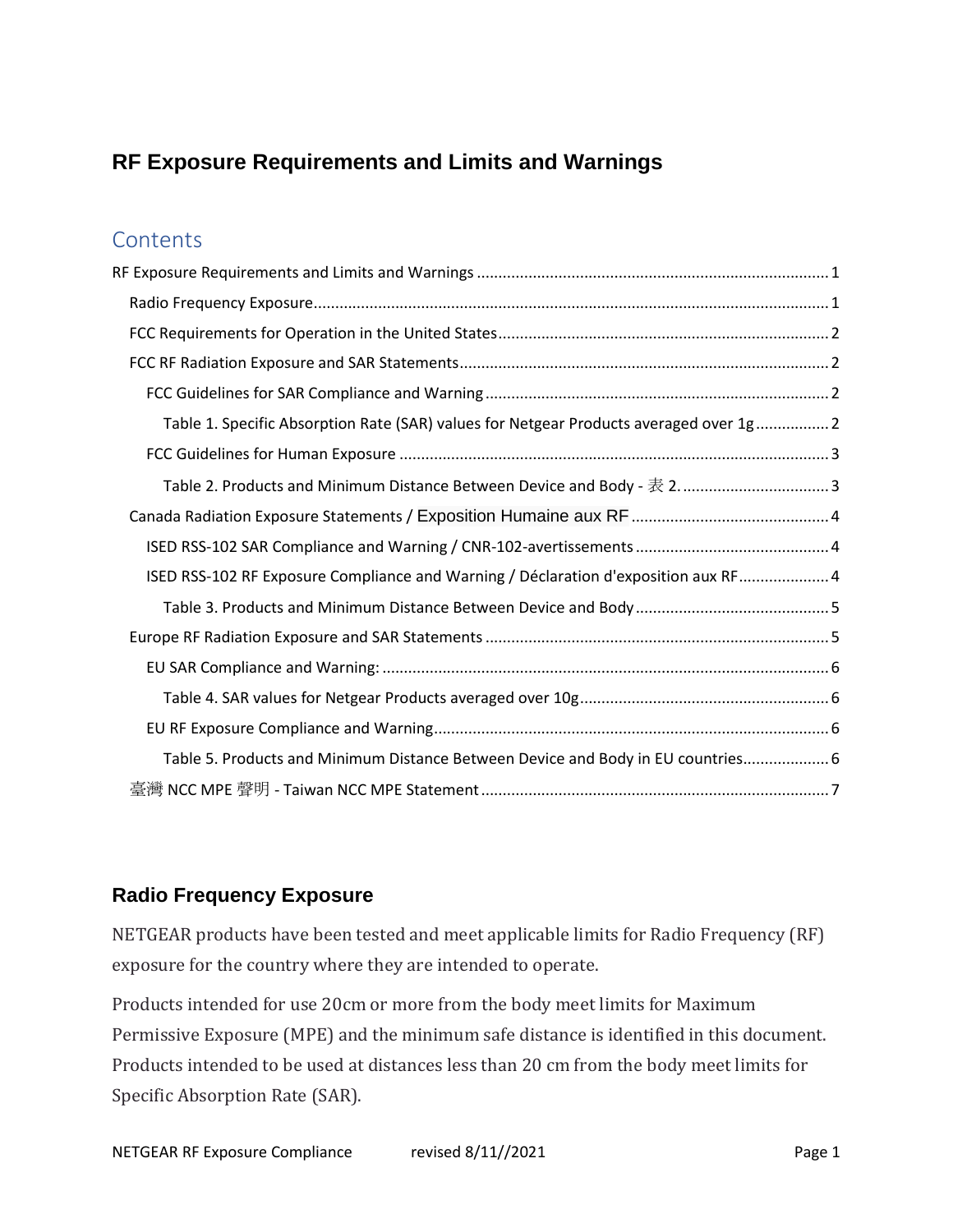Specific Absorption Rate (SAR) refers to the rate at which the body absorbs RF energy. SAR limits are 1.6 Watts per kilogram (over a volume containing a mass of 1 gram of tissue) in countries that follow the United States FCC limit and 2.0 W/kg (averaged over 10 grams of tissue) in countries that follow the Council of the European Union limit. During testing, radios are set to their highest transmission levels and placed in positions that simulate use near the body, with 10mm separation.

# <span id="page-1-0"></span>**FCC Requirements for Operation in the United States**

NETGEAR products have been evaluated under FCC Bulletin OET 65C (01-01) and found to be compliant to the requirements as set forth in CFR 47 Sections, 2.1093, and 15.247 (b) (4) addressing RF exposure from radio frequency devices. NETGEAR products meet the applicable government requirements for exposure to radio frequency waves.

# <span id="page-1-1"></span>**FCC RF Radiation Exposure and SAR Statements**

The information in this section applies to products that transmit data or communicate wirelessly.

### <span id="page-1-2"></span>**FCC Guidelines for SAR Compliance and Warning**

The information in this section applies to NETGEAR wireless products that are intended to be operated close to human body.

NETGEAR products that are intended to be operated close to the human body are tested for body-worn Specific Absorption Rate (SAR) compliance. The SAR limit set by the FCC is 1.6 W/kg when averaged over 1g of tissue. When carrying the product or using it while worn on your body, maintain a distance of 10mm from the body to ensure compliance with RF exposure requirements.

NETGEAR products comply with ANSI/IEEE C95.1-1999 and are tested in accordance with the measurement methods and procedures specified in OET Bulletin 65 Supplement C.

NETGEAR products that are installed in USB ports demonstrate SAR compliance using a typical laptop computer with a USB port. Other applications, such as handheld computers or similar devices, have not been verified and might not compliance with related RF exposure rule and such use is prohibited.

The Specific Absorption Rate (SAR) averaged over 1g of tissue for each product are listed in table 1 below

| <b>Products</b> | <b>SAR averaged over</b><br>1g of tissue (W/kg) |
|-----------------|-------------------------------------------------|
| A6100           | 1.17                                            |
| A6150           | 1.18                                            |
| A6210           | 1.17                                            |
| A7000           | 1.11                                            |
| MR1100          | 1.39                                            |

<span id="page-1-3"></span>*Table 1. Specific Absorption Rate (SAR) values for Netgear Products averaged over 1g*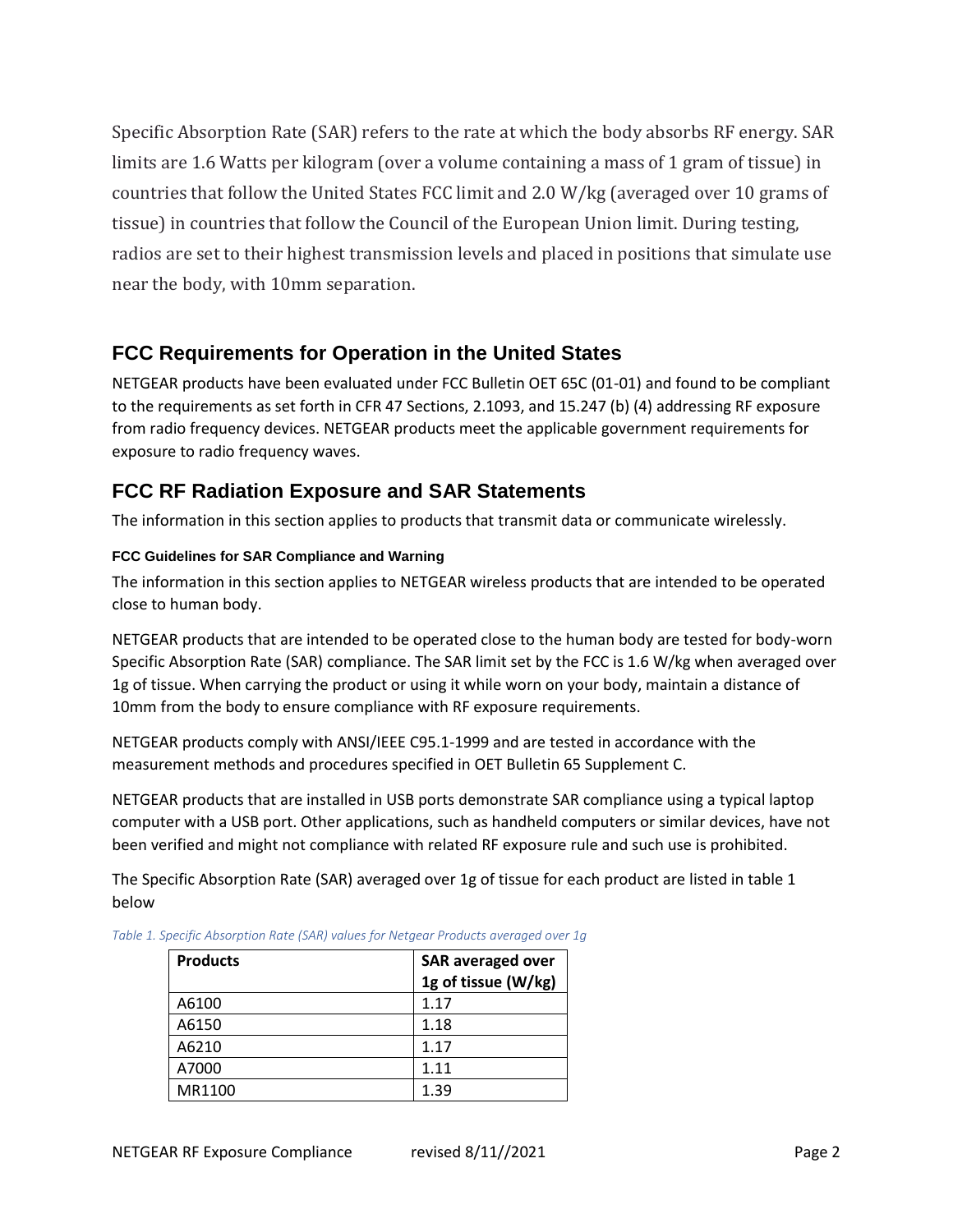| MR5100/MR5200   | 1.19 |
|-----------------|------|
| <b>WNA3100M</b> | 1.18 |
| WNDA3100v3      | 1.19 |
| AC797           | 1.37 |
|                 |      |

### <span id="page-2-0"></span>**FCC Guidelines for Human Exposure**

The information in this section applies to NETGEAR wireless products that are not intended to be operated close to human body.

The NETGEAR product complies with FCC radiation exposure limits set forth for an uncontrolled environment when installed and operated with minimum distance of 20cm between the radiator and your body, except as stated in table 2 below.

<span id="page-2-1"></span>*Table 2. Products and Minimum Distance Between Device and Body -* 表 *2.*

| <b>Products</b>                                      | Minimum distance between<br>device and person or animal |
|------------------------------------------------------|---------------------------------------------------------|
| WNDR4300, EX6400, EX7300                             | 21cm                                                    |
| WAC505, WAX610Y, WAX620E, WAX630E                    | 22cm                                                    |
| EX7500, RBW30, WNDAP620, WNDAP660, R6400v2,          | 23 <sub>cm</sub>                                        |
| R6700v3, XR300, RAX35v2, RAX38v2, RAX40v2, SXR30,    |                                                         |
| SXS30, RBR350, RBS350, RAXE300                       |                                                         |
| C6250, R6900P, R7000P, RBW30, EX8000, RAX29, RAX30,  | 24cm                                                    |
| RAX38, RAX40, RAX80, WAX630                          |                                                         |
| C6300XB3, C7100V, C7500, D7000, WAC104, WAC124,      | 25cm                                                    |
| WAC720, WAC730, WNDR4500, WNR2000, RAX20,            |                                                         |
| RAX42, RAX43, RAX45, RAX48, RAX50, RAX50S, XR1000,   |                                                         |
| EAX11, EAX14, EAX15, LBR20                           |                                                         |
| D7000v2, EX6400, R6350, R6850, RBS50, RBS50Y,        | 26cm                                                    |
| WAC730, WND930, LAX20, WAX206                        |                                                         |
| EX7000, WNDAP360, WAC564, RBS50Y, SRC60, WAC540,     | 27cm                                                    |
| CAX30, MR80, MS80, EX6250v2, EX6400v3                |                                                         |
| R7500, R8900, R9000, RBR50, RBS50, SRS60, SRR60,     | 28cm                                                    |
| WND930, XR700, EAX20, RAX70, RAX78, EAX18            |                                                         |
| C7000v2, D7800, EX7300, R7800, RBR40, RBS40, XR450,  | 29cm                                                    |
| <b>XR500</b>                                         |                                                         |
| C7000, EX3700, R6700v1, R6700v2, R6900, RBR40,       | 30cm                                                    |
| RBR750, RBS750, RBR760, RBS760, NBR750, SXR50, SXS50 |                                                         |
| XR700, EAX80, RBR40, RBS40                           | 31cm                                                    |
| CBR40, CAX80, CBR750, RBS40V, RBS40Vv2, RAXE450,     | 32cm                                                    |
| <b>RAXE500</b>                                       |                                                         |
| R6400v1, RBR840, RBS840, RBR850, RBS850              | 33cm                                                    |
| R7900P, R8000P, R7000, R7960P, RBRE960, RBSE960      | 34cm                                                    |
| C6300BD                                              | 35cm                                                    |
| <b>SXR80, SXS80</b>                                  | 36cm                                                    |
| C7800, R6800, WAC740, RAX200                         | 37cm                                                    |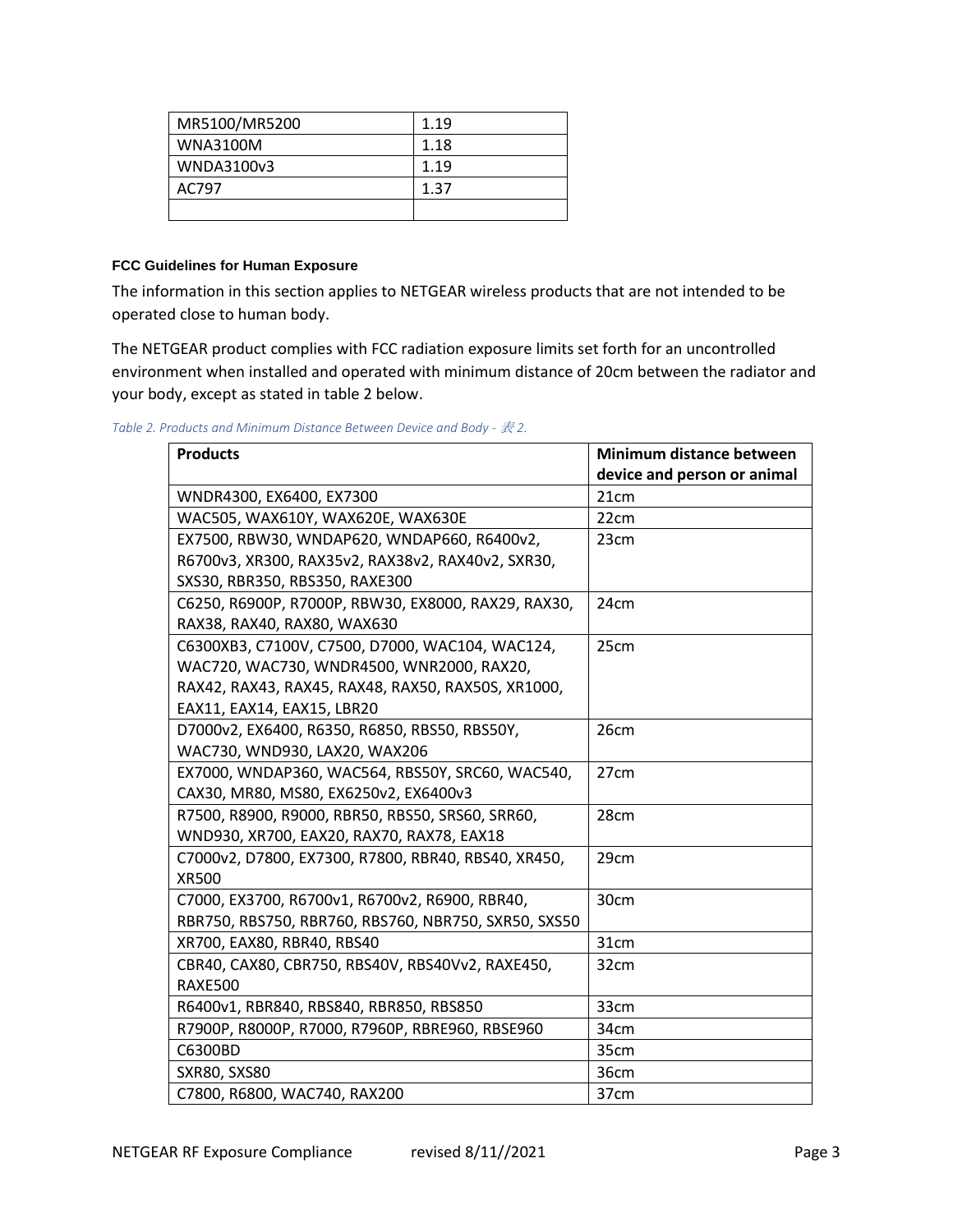| C7800    | 40cm             |
|----------|------------------|
| WNDAP350 | 41cm             |
| R8500    | 43 <sub>cm</sub> |

### <span id="page-3-0"></span>**Canada Radiation Exposure Statements / Exposition Humaine aux RF**

#### <span id="page-3-1"></span>**ISED RSS-102 SAR Compliance and Warning / CNR-102-avertissements**

The information in this section applies to NETGEAR wireless products that are intended to be operated close to human body.

Les informations de cette section s'appliquent aux Netgear émetteur-récepteur sans fil normalement utilisé près du corps.

NETGEAR products are compliant with SAR for general population/uncontrolled exposure limits in IC RSS-102 and has been tested in accordance with the measurement methods and procedures specified in IEEE 1528. Maintain at least 10mm distance for body-warn condition.

NETGEAR est le respect de SAR pour la population générale / limites d'exposition incontrôlée de CNR-102 et a été testé en conformité avec les méthodes et procédures de mesure spécifiées dans la norme IEEE 1528. Maintenir au moins 10mm à distance pour la condition physique-garde.

NETGEAR products comply with the Canada portable RF exposure limit set forth for an uncontrolled environment and are safe for intended operation as described in its manual. Further RF exposure reduction can be achieved by keeping the product as far as possible from your body or by setting the device to a lower output power if such a function is available.

Produits NETGEAR sont conformes à la limite d'exposition aux RF portable Canada établies pour un environnement non contrôlé et sont sans danger pour le fonctionnement prévu comme décrit dans le manuel. Poursuite de la réduction de l'exposition aux RF peut être réalisé en gardant le produit autant que possible de votre corps ou par le réglage du dispositif à une puissance de sortie inférieure si une telle fonction est disponible

A table with the Specific Absorption Rate (SAR) averaged over 1g for each product can be seen in the FCC section table 1

Données précises en vue des mesures du DAS est dans le tableau 1

#### <span id="page-3-2"></span>**ISED RSS-102 RF Exposure Compliance and Warning / Déclaration d'exposition aux RF**

The information in this section applies to NETGEAR wireless products that are not intended to be operated close to human body.

Les informations de cette section s'appliquent aux produits sans fil NETGEAR qui sont destinés à être utilisés à au moins 20 cm du corps.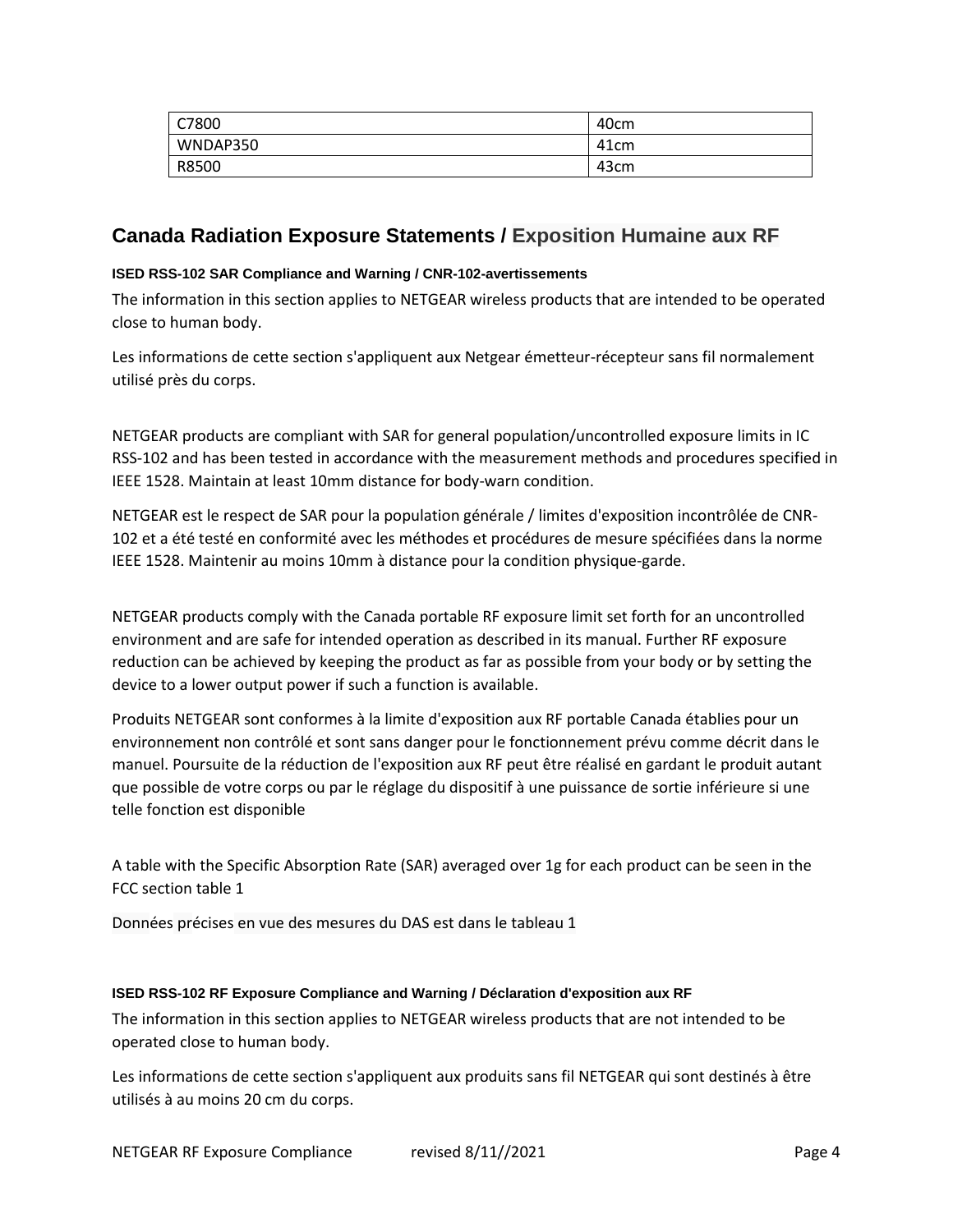The NETGEAR product complies with IC radiation exposure limits set forth for an uncontrolled environment when installed and operated with minimum distance of 20cm between the radiator and your body, except as stated in table 3 below when greater distances are needed.

Produits NETGEAR sont conformes aux limites IC d'exposition aux rayonnements définies pour un environnement non contrôlé. Produits NETGEAR doivent être installés et utilisés avec distance minimum de 20cm entre le radiateur et votre corps sauf comme indiqué dans le tableau 3

| <b>Products</b>                                     | Minimum distance between     |
|-----------------------------------------------------|------------------------------|
|                                                     | device and body of person or |
|                                                     | animal                       |
| RAX10, WAX610                                       | 21cm                         |
| WAC510, EAX12, WAX202                               | 23cm                         |
| <b>DC112A</b>                                       | 24cm                         |
| R6260, R6400v2, MR60, MS60, EX3700, EX6120, EX6400, | 25cm                         |
| EX7300, R6700v3, XR300, WAC720                      |                              |
| WAC505, WAC564, RBR50, RBS50                        | 26cm                         |
| MR80, MS80                                          | 27cm                         |
| R7000P, EX7500, RBR50, RBS50, RBW30, RAX40, RAX45,  | 28cm                         |
| RAX48, RAX50, RAX80, SRR60, SRS60, XR1000, RAX35v2, |                              |
| RAX70, SXR30, SXS30, RBR350, RBS350, LBR20          |                              |
| RBR40, RBS40, RAX20, RAX30                          | 29cm                         |
| R6350, R6850, WAC124, WAC730                        | 30cm                         |
| LAX20, NBR750, RAXE500                              | 31cm                         |
| EX6250v2                                            | 32cm                         |
| EX7300, R9000, EAX20, RBS40V, RBS40v2               | 33cm                         |
| XR500, RBR850, RBS850                               | 34cm                         |
| R68000, RBR750, RBS750, SXR80, SXS80                | 35cm                         |
| <b>R8000P</b>                                       | 36cm                         |
| <b>RAX200</b>                                       | 39cm                         |
| R7000                                               | 40cm                         |
| WNDAP350                                            | 41cm                         |
| EX6150                                              | 46cm                         |
| <b>WAC740</b>                                       | 47cm                         |
| EX3700, EX6120, R6260, R6350, R6700v3, R6850        | 50cm                         |
| <b>WAC505</b>                                       | 52cm                         |
| <b>RBW30</b>                                        | <b>56cm</b>                  |
| <b>RBR40, RBS40</b>                                 | 58cm                         |
| C7000, D7800, R6700v2, WAC730                       | 70cm                         |
|                                                     |                              |

<span id="page-4-0"></span>*Table 3. Products and Minimum Distance Between Device and Body*

### <span id="page-4-1"></span>**Europe RF Radiation Exposure and SAR Statements**

The information in this section applies to products that transmit data or communicate wirelessly.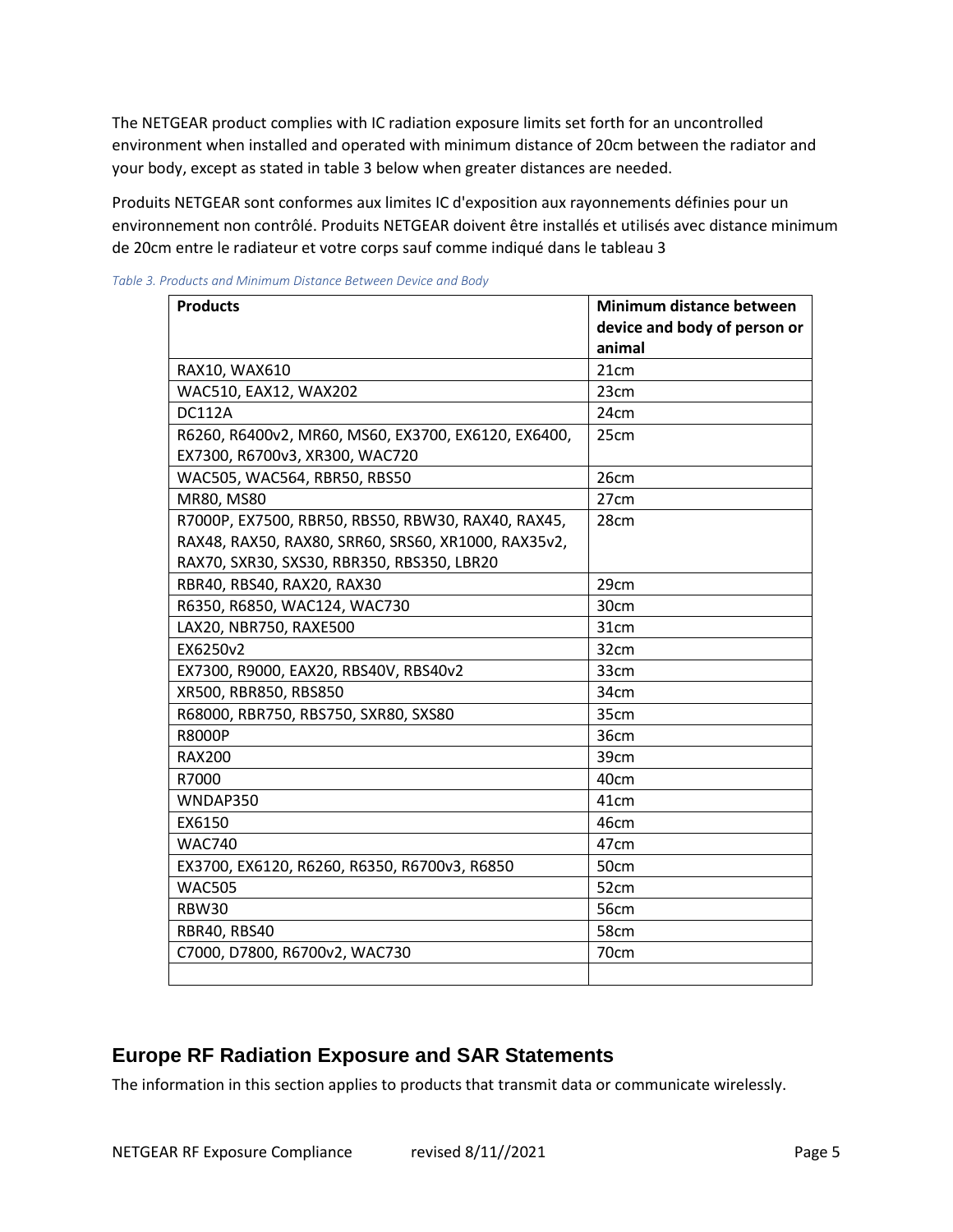#### <span id="page-5-0"></span>**EU SAR Compliance and Warning:**

The information in this section applies to NETGEAR wireless products that are intended to be operated close to human body.

NETGEAR products that are intended to be operated close to the human body are tested for body-worn Specific Absorption Rate (SAR) compliance, see Table 4. When carrying the product or using it while worn on your body, maintain a distance of 10mm from the body to ensure compliance with RF exposure requirements.

NETGEAR products that are installed in USB ports demonstrate SAR compliance using a typical laptop computer with a USB port. Other applications, such as handheld computers or similar devices, have not been verified and might not compliance with related RF exposure rule and such use is prohibited.

| <b>Products</b> | <b>SAR averaged over</b><br>10g of tissue (W/kg) |
|-----------------|--------------------------------------------------|
| A61000          | 0.99                                             |
| A6150           | 0.54                                             |
| A6210           | 1.96                                             |
| A7000           | 1.43                                             |
| AC790S          | 1.39                                             |
| <b>AC797S</b>   | 1.72                                             |
| AC810s          | 1.26                                             |
| MR1100          | 1.96                                             |
| MR2100          | 1.97                                             |
| MR5100, MR5200  | 1.74                                             |
| WNA3100M        | 0.31                                             |
| WNDA3100v3      | 1.64                                             |
|                 |                                                  |

<span id="page-5-1"></span>*Table 4. SAR values for Netgear Products averaged over 10g*

#### <span id="page-5-2"></span>**EU RF Exposure Compliance and Warning**

The information in this section applies to NETGEAR wireless products that are **not** intended to be operated close to the body.

For devices other than mobile hotspots and USB modems, to meet EU Maximum Permissible Exposure (MPE) conditions, ensure that at least 20cm separation distance is maintained between the NETGEAR wireless device and the body of the user or other people or animals, except as stated in table 5 below when greater distances are needed.

<span id="page-5-3"></span>*Table 5. Products and Minimum Distance Between Device and Body in EU countries*

| <b>Products</b> | Minimum distance between<br>device and body of person or<br>animal |
|-----------------|--------------------------------------------------------------------|
| R9000, XR700    | 31cm                                                               |
|                 |                                                                    |